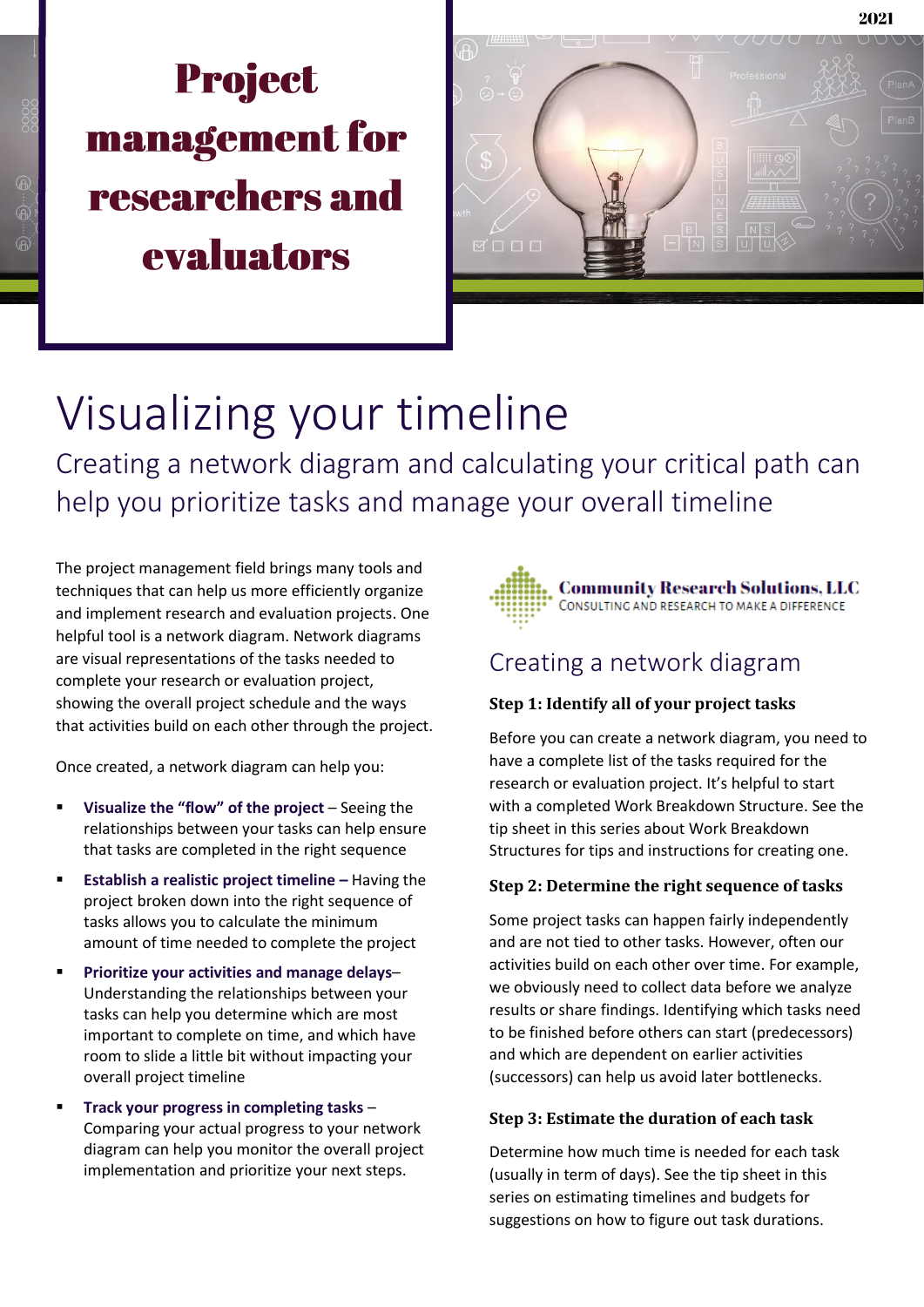## **Sample: Community focus group project**

You are working with an agency that wants to build a neighborhood community center, and they are interested in gathering some feedback from the community regarding potential programs and services. They ask you to organize and conduct a series of five focus groups with community members, with groups offered in English and Spanish. You develop the following Work Breakdown Structure, and then add information about how the tasks need to be sequenced and how long each one should take to complete.

| <b>Tasks</b>                                                                           | <b>Immediate</b><br>predecessors | <b>Estimated days</b><br>needed |
|----------------------------------------------------------------------------------------|----------------------------------|---------------------------------|
| <b>Prepare for focus groups</b>                                                        |                                  |                                 |
| Find a facility in which to hold the focus groups<br>А:                                |                                  | 3                               |
| Confirm focus group dates/times with the facility<br>B:                                | A                                | 1                               |
| Arrange for food and child care to be provided at each focus group<br>C:               | B                                | 3                               |
| Prepare flyers to publicize focus groups and recruit participants<br>D:                | B                                | 1                               |
| Translate recruitment flyers into Spanish and check the translation<br>E:              | D                                | 5                               |
| Distribute flyers to neighborhood residents<br>F:                                      | E                                | 3                               |
| Register community residents for focus groups<br>G:                                    | F                                | 10                              |
| Purchase gift cards as incentives for participants<br>Н:                               | G                                | 1                               |
| Draft focus group questions<br>ŀ.                                                      |                                  | 1                               |
| Revise/revise protocol with input from community center staff<br>J:                    |                                  | 3                               |
| Translate focus group questions into Spanish and check the translation<br>к:           | J                                | 5                               |
| Confirm staffing for focus groups (facilitators and note-takers)<br>Ŀ.                 |                                  | 3                               |
| M: Schedule training for focus group facilitators and note-takers                      | L                                | 1                               |
| Conduct training for focus group facilitators and note-takers<br>N:                    | M, K                             | 1                               |
| <b>Conduct focus groups</b>                                                            |                                  |                                 |
| O: Conduct focus groups                                                                | G, H, K, N                       | 5                               |
| Transcribe focus group notes<br>P:                                                     | O                                | 3                               |
| Pay focus group facilitators and note-takers<br>Q:                                     | P                                | 1                               |
| <b>Analyze results</b>                                                                 |                                  |                                 |
| Review transcripts and develop coding protocol<br>R:                                   | P                                | 1                               |
| Code focus group notes<br>S:                                                           | R                                | $\overline{2}$                  |
| Analyze focus group results<br>T:                                                      | S                                | $\overline{2}$                  |
| <b>Prepare summary of findings</b>                                                     |                                  |                                 |
| Prepare a draft summary of focus group results<br>U:                                   | T                                | 3                               |
| Review/revise the draft summary based on feedback from community<br>V:<br>center staff | U                                | 3                               |
| W: Present focus group results to community center staff and<br>collaborators          | $\vee$                           | $\mathbf{1}$                    |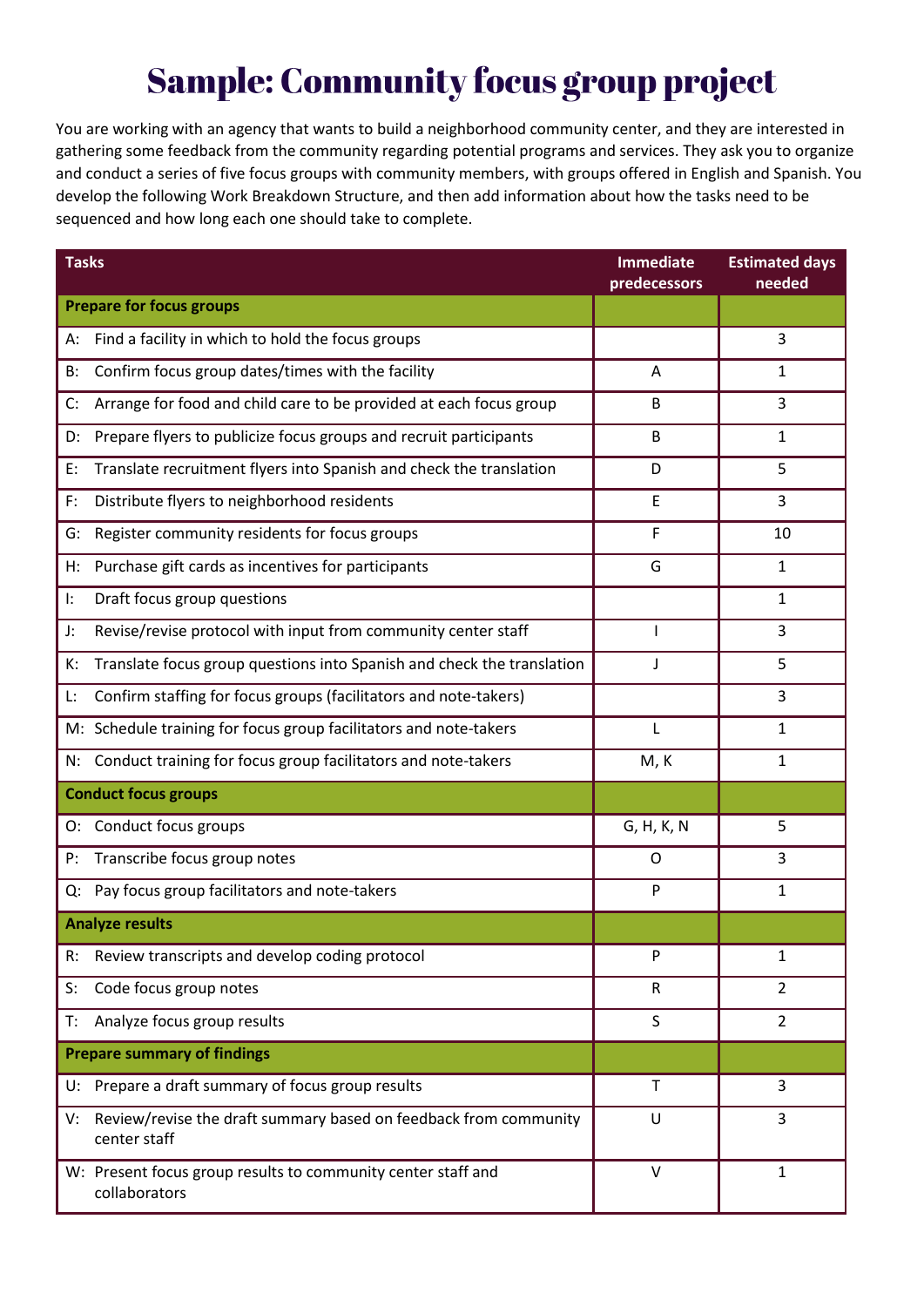#### **Step 4: Diagram the tasks**

To create the network diagram, identify all activities that have no predecessors and add those to the diagram first. In this example, tasks that do not rely on any previous tasks include finding a facility for the focus groups (A), drafting focus group questions (I), and confirming the team of facilitators and note-takers (L). Because they are not dependent on any earlier tasks, these tasks could begin as soon as the project is launched. From there, add the other tasks and connect them with arrows.

There are several different ways that network diagrams can be created. The diagram below reflects the most common strategy, called "activity-on-node", where nodes (the squares or rectangles) represent the project activities and the lines between them represent the relationships between them. Typically, a network diagram would be formatted to progress from left to right. This example is formatted vertically to better fit the space.



#### **Consider using project management software to construct the network diagram** Network diagrams can be constructed using paper and pencil, post-it notes, or standard software packages (like Powerpoint or Microsoft Word). There are also a variety of software